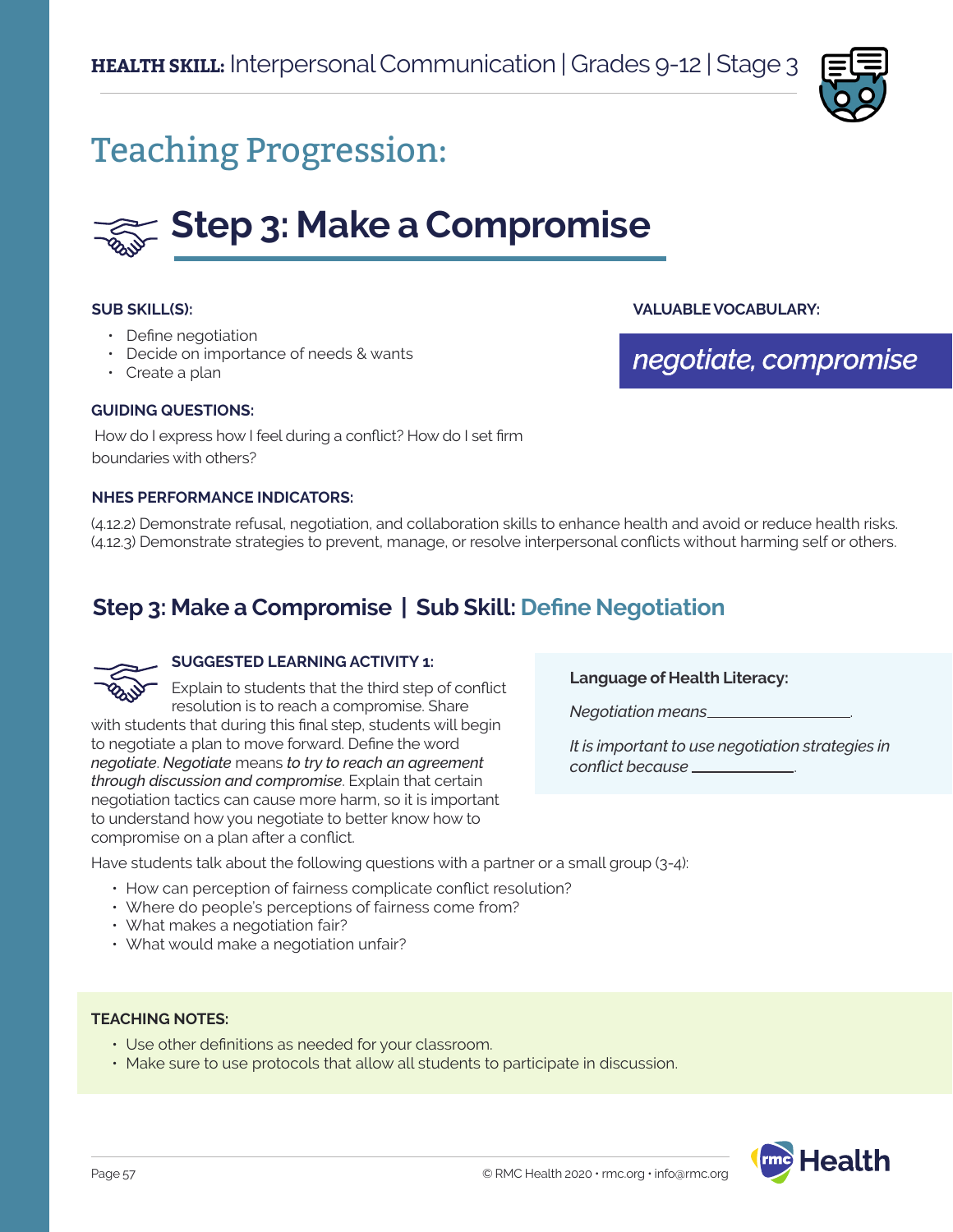

## Teaching Progression: **Step 3 | Make a Compromise (Cont.)**

#### **SUGGESTED LEARNING ACTIVITY 2:**

Show students a movie scene demonstrating a negotiation. While the video is playing, have students write down their observations of the negotiation.

When the video is over, have students turn to their partner to discuss the following questions:

- How did the two people state their wants in the negotiation?
- What made this an example of a negotiation?
- Do you think this deal was a fair compromise?

#### **TEACHING NOTES:**

• See the *Resource Bank* below for a video example.

### **Step 3: Make A Compromise Sub Skill: Decide On Importance Of Needs & Wants**



#### **SUGGESTED LEARNING ACTIVITY 1:**

Explain to students that one of the most common ways that negotiations break down

are due to people not feeling that the compromise is fair. One way to ensure that a compromise is fair is to ask themself and the other person: How important is this need/want for you in order to move forward? If the person they are in conflict with doesn't make it clear, they should ask this question. They should also state this answer for themself.

Give students different scenarios demonstrating the need for a negotiation and a fair compromise. Have students explain what each side needs and wants. Then, have students rank each need and want on a scale from 1-5, with one being a little bit important and 5 being very important.

| <b>Language of Health Literacy:</b>                                                 |  |
|-------------------------------------------------------------------------------------|--|
| How important is it that I                                                          |  |
| It is very important to me that we ______.                                          |  |
| It is kind of important to me that we ___________                                   |  |
| I cannot move forward unless ________(happens).                                     |  |
|                                                                                     |  |
| I would be ok moving forward if we didn't______,<br>but we ________________________ |  |